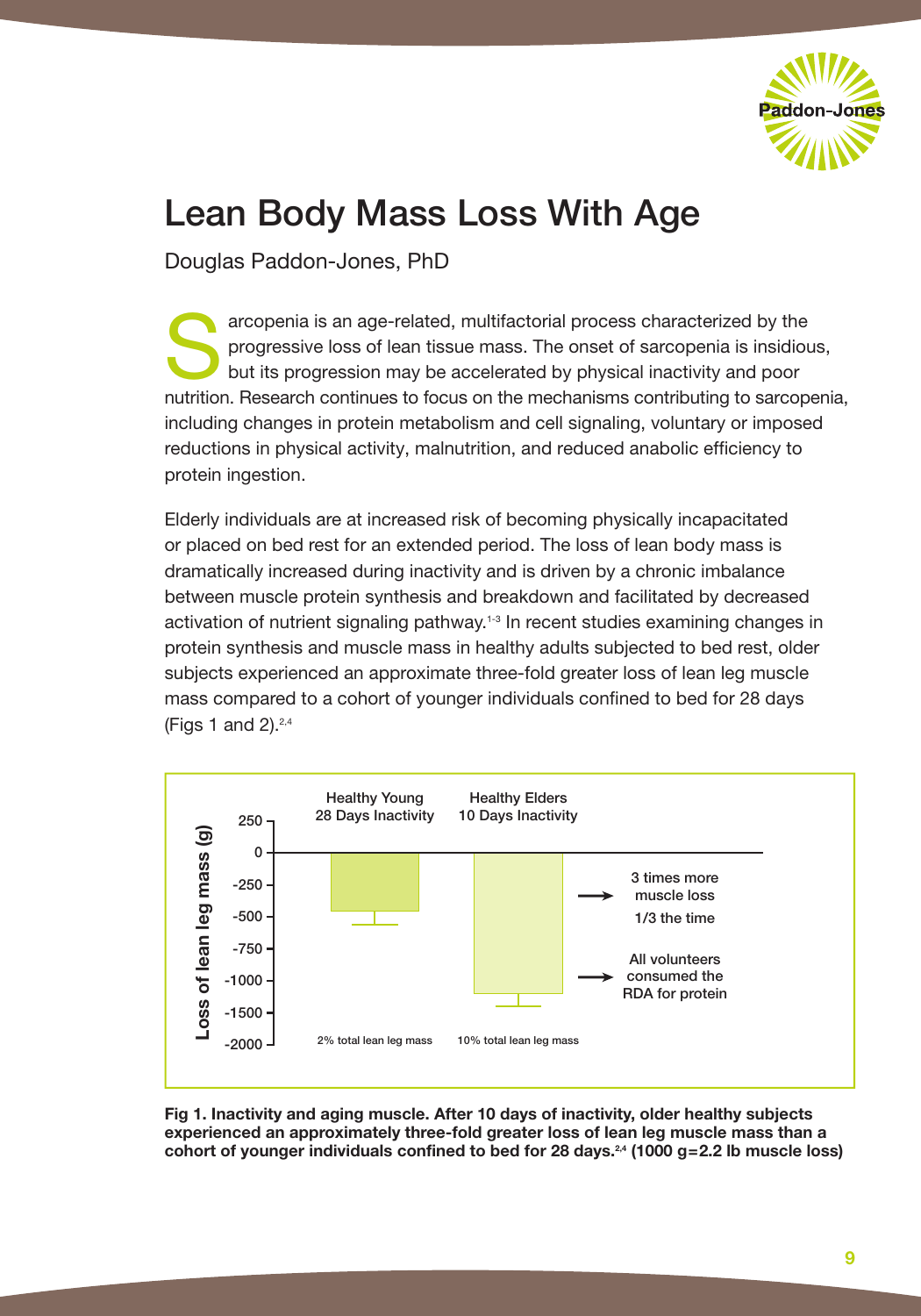### Lean Body Mass Loss With Age



**Fig 2. Muscle loss in hospitalized elders. After 3 days of hospitalization, elderly inpatients lost approximately the same amount of lean leg muscle mass as healthy older subjects experienced in 10 days of inactivity—approximately three-fold greater loss of lean leg muscle mass than a younger cohort confined to bed for 28 days.2,4**

General consensus exists that a moderate-to-large serving of protein or amino acids increases muscle protein synthesis similarly in both young and elderly.4-12 Unlike earlier *proof of concept* studies using free-form amino acid supplements, several recent studies have adopted a more practical approach and sought to examine the ability of protein-rich foods (eg, milk and beef) to stimulate protein anabolism. These studies are important as they more closely reflect responses to actual dietary practices and provide information on how meal choices may influence accrual of muscle mass and ultimately functional capacity. In one study directly comparing young and elderly, Symons et al<sup>13</sup> reported that a moderate 113 g ( $\approx$ 4 oz) serving of an intact protein (ie, lean beef) contains sufficient essential amino acids (EAAs) (30 g total; ≈12 g EAAs) to increase mixed-muscle protein synthesis by 50% in both young and elderly men and women (Fig 3).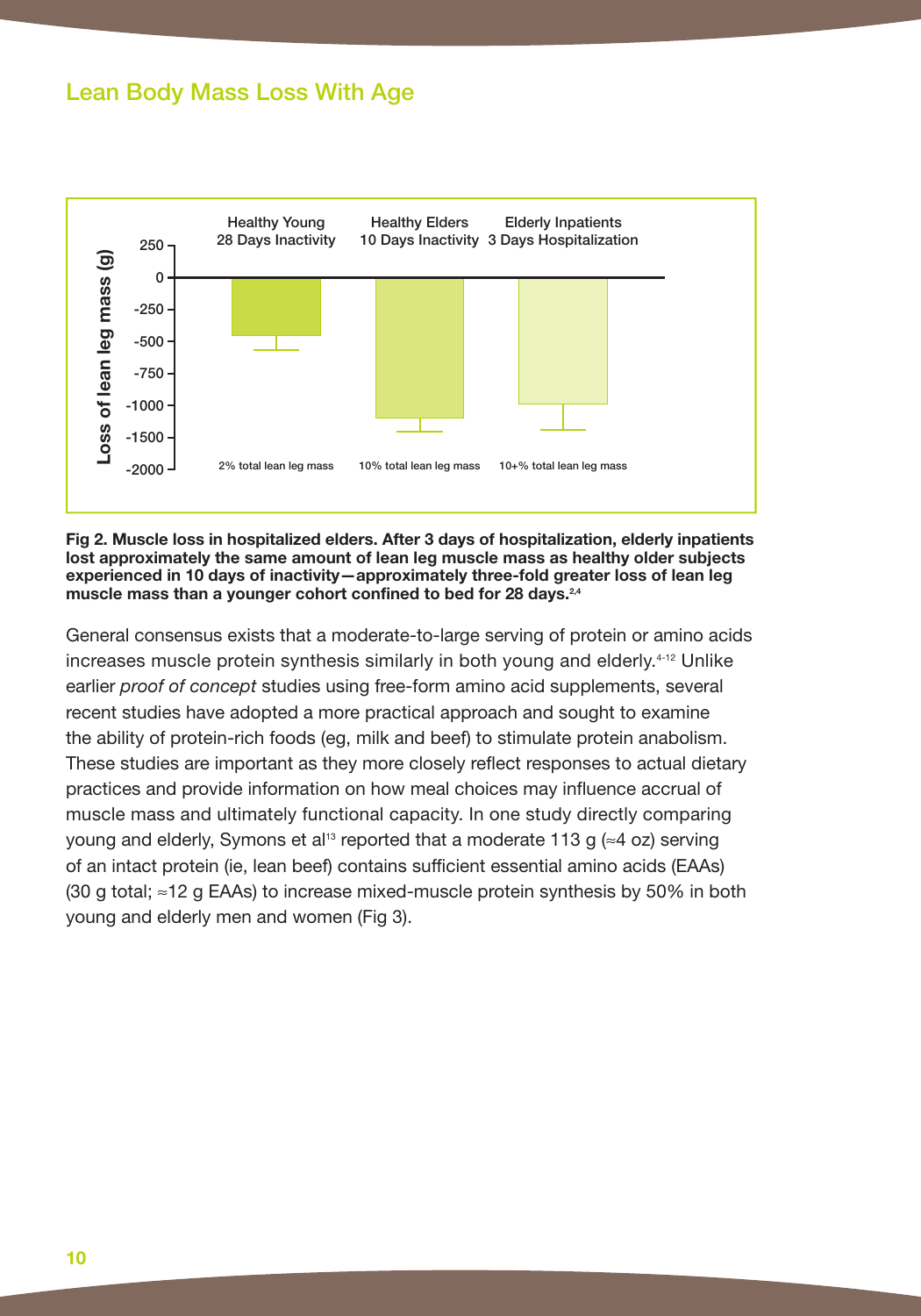



**Fig 3. Aging does not impair the ability to increase muscle protein synthesis following ingestion of 113 g of lean beef (30 g protein). h=hour**

The adequacy of the recommended dietary allowance (RDA) for protein has recently been the subject of renewed debate.<sup>14-19</sup> The current recommendation for protein intake for adults is  $0.8$  g/kg $^{-1}$ /day $^{-1}$ . While a modest increase in protein intake beyond  $0.8$  g/kg<sup>-1</sup>/day<sup>-1</sup> is likely to be beneficial for many elders, there is a greater need to specifically examine the dose and distribution of protein across each meal. For a 75 kg individual, the RDA represents 60 g protein/day, or if distributed evenly across three meals, 20 g protein/meal. A 20-g serving of most protein contains 5–8 g of EAAs, which are primarily responsible for stimulating muscle protein synthesis.<sup>10</sup> This is important because aging appears to be associated with an inability of skeletal muscle to respond to low doses of protein  $\left( < 20 \right)$  or EAAs  $\left( < 8 \right)$ , whereas higher doses (protein >25 g; EAAs 10–15 g) are capable of stimulating muscle protein synthesis in older adults to a similar extent as in the young (Fig 4).<sup>7,20</sup>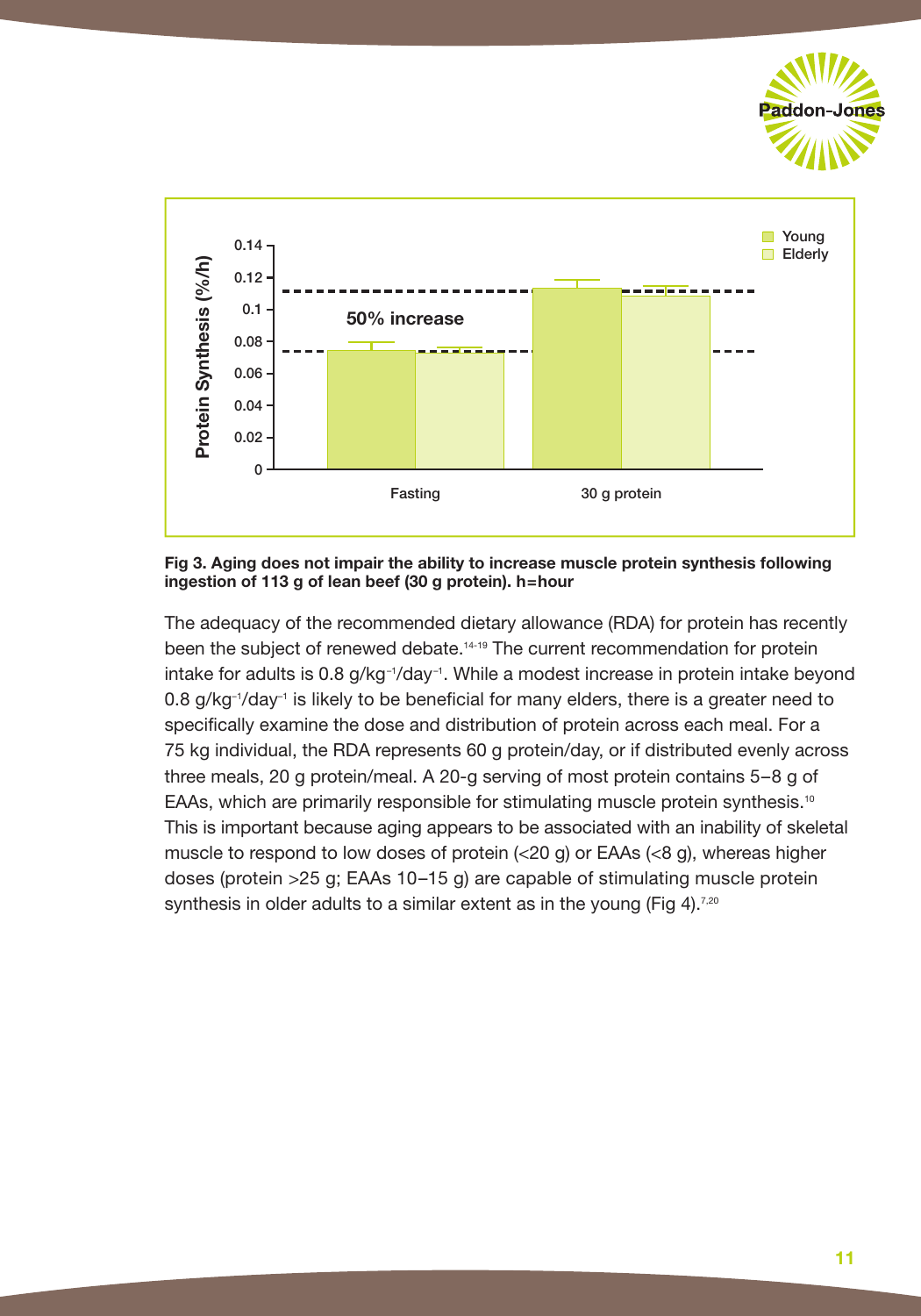### Lean Body Mass Loss With Age



#### **Fig 4. Older adults exhibit a blunted anabolic response to a lower "subthreshold" dose of amino acids or protein measured by the uptake of phenylalanine (mg Phe) per leg**  (adapted from Katsanos et al<sup>20</sup>).

To examine the effect of protein dose on muscle protein synthesis using a highquality, protein-rich food, we demonstrated that a large single  $340-q \approx 12$  oz) serving of lean beef (90 g protein) does not elicit a greater anabolic response in healthy young and elderly people than a serving one third the size.<sup>21</sup> This suggests that, despite the additional protein and energy content, ingestion of more than 30 g of protein in a single meal may be an energetically inefficient means of stimulating muscle protein synthesis. If we accept that  $25-30$  g of high-quality protein ( $\approx$ 10 g EAAs) are necessary to maximally stimulate skeletal muscle protein synthesis, then it seems reasonable to suggest that ingestion of this amount of high-quality protein at each meal could be a useful strategy to maintain muscle mass in the elderly (Fig 5).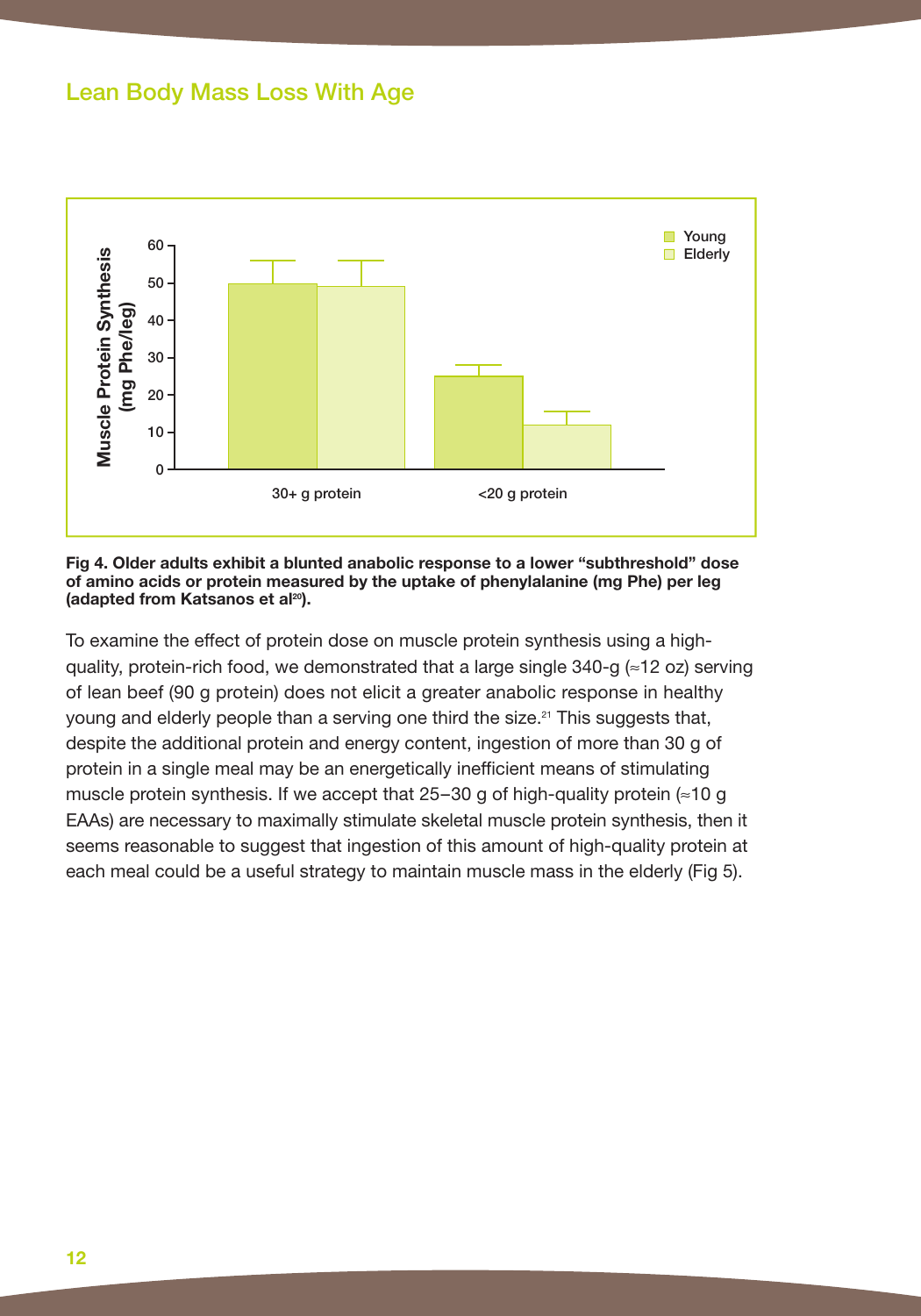



**Fig 5. Ingestion of 90 g of protein, distributed evenly over three meals is more likely to provide a greater 24-hour protein anabolic response than an unequal protein distribution.**

Thus, research indicates that ingestion of protein, consumed in adequate amounts over the course of a day, can ameliorate the effects of sarcopenia in older adults.

## **References**

- 1. Dreyer HC, Glynn EL, Lujan HL, et al: Chronic paraplegia-induced muscle atrophy downregulates the mTOR/S6K1 signaling pathway. *J Appl Physiol* 2008; 104:27-33.
- 2. Kortebein P, Ferrando A, Lombeida J, et al: Effect of 10 days of bed rest on skeletal muscle in healthy older adults. *JAMA* 2007;297:1772-1774.
- 3. Paddon-Jones D, Sheffield-Moore M, Cree MG, et al: Atrophy and impaired muscle protein synthesis during prolonged inactivity and stress. *J Clin Endocrinol Metab* 2006;91:4836-4841.
- 4. Paddon-Jones D, Sheffield-Moore M, Urban RJ, et al: Essential amino acid and carbohydrate supplementation ameliorates muscle protein loss in humans during 28 days bedrest. *J Clin Endocrinol Metab* 2004;89:4351-4358.
- 5. Paddon-Jones D, Sheffield-Moore M, Aarsland A, et al: Exogenous amino acids stimulate human muscle anabolism without interfering with the response to mixed meal ingestion. *Am J Physiol Endocrinol Metab* 2005;288:E761-E767.